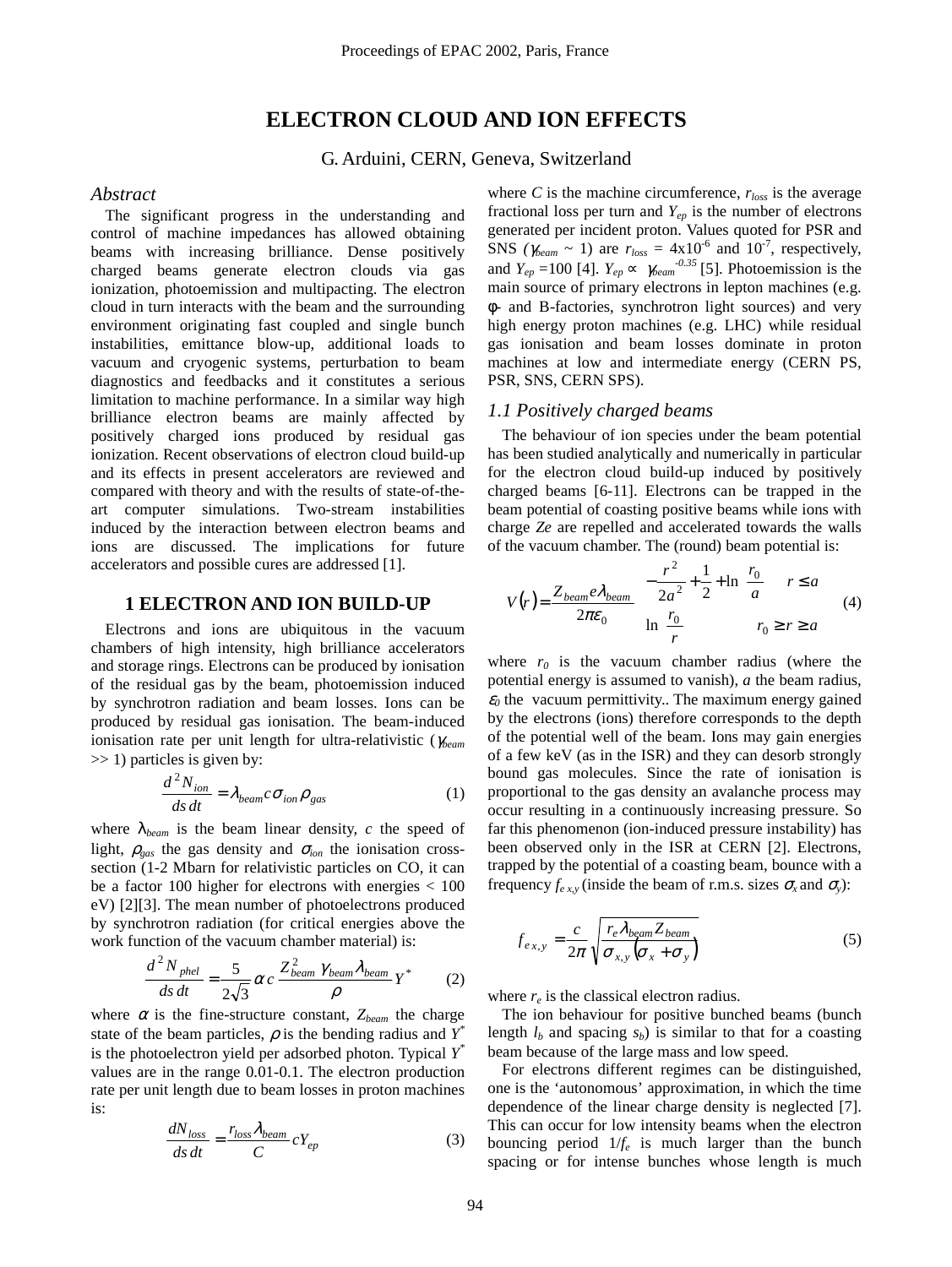larger than the electron bouncing period. The actual energy gain depends on the period of oscillation and on the position of the electron at the moment of the bunch (or bunch train) passage. Electrons produced at the wall gain significant energy if produced when the bunch (bunch train) local density is decreasing and are responsible for electron multiplication if the average secondary emission yield (SEY) exceeds unity (trailing edge multipacting observed at PSR). Electrons produced at low radii or just before the bunch passage are captured in the beam potential and are responsible for the electroncloud instabilities [4][12][13].

If the oscillation period is longer than the bunch length and smaller than the bunch spacing than the interaction between electrons at radii  $r > a$  and the bunches can be represented by means of single kicks

$$
\Delta p = 2N_b m_e c \frac{r_e}{r}
$$
 (6)

where  $N_b$  is the bunch population and  $m_e$  is the electron rest mass. In this case primary electrons can gain enough energy so that they can reach the wall of the vacuum chamber and generate secondaries before the next bunch arrives, in that case Beam Induced Multipacting (BIM) can occur if SEY>1.

BIM engenders an exponential growth of the electroncloud along the batch (electrons can even contribute to residual gas ionisation [3]) until the space charge fields associated with the cloud itself cancel, on average, the beam field. This is the case for the SPS operated with LHC-type and high intensity fixed target beams, the LHC and the KEKB and PEP-II positron rings. A simple, but not strict [14], condition for BIM is [8]:

$$
N_b = \frac{r_0^2}{r_e s_b} \equiv N_{th}
$$
 (7)

indeed electron cloud build-up is observed for a large range of the ratio  $N_b/N_{th}$ . Its value is an indicator of the dominance of multipacting as a mechanism for electron cloud-build-up. Far from the multipacting condition the production mechanisms of the primary electrons will also have a significant role in the electron cloud properties. Finally, the electron cloud properties are strongly dependent on the matching of the electron energy distribution with the function describing the dependence of SEY on the energy of the incident electron. The first depends on the beam characteristics (bunch intensity, beam size, bunch length - cfr. Eq. 4 - and bunch spacing) and on the geometry of the vacuum chamber, the second depends on the surface properties of the vacuum chamber. BIM is a single passage phenomenon and can also occur in transfer lines and linacs.

Due to the complexity of the phenomena involved various codes have been developed to simulate the electron cloud build-up [1] in future machines and to define the design of some of their components. In order to constrain the input parameters (not always precisely known) measurements of the electron cloud build-up (e.g. build-up length, saturation density, decay, threshold intensity) have been performed in several accelerators and compared with simulations, agreement is generally not only qualitative but also quantitative [4][12-19].

A clear dependence of the threshold for the onset of the electron cloud on bunch spacing has been observed. The thresholds measured in the SPS arcs for the LHC beam with 25 and 50 ns bunch spacing were 3 and 6 x  $10^{10}$ p/bunch, respectively. Operation with 75 ns spacing is considered as a possible initial scenario for LHC operation. Striking is also the dependence on spacing observed at the APS [17].

BIM has been also observed for the Fixed Target beam (5 ns spacing) in the SPS during acceleration. The maximum signal does not appear at transition, when bunches have the minimum length, but later in the ramp when the beam size is shrinking [20]. This indicates that not only bunch length (as indicated by simulations) but also transverse beam size is affecting the electron-cloud build-up. The measured threshold bunch intensity for this beam is in agreement with simulations [19].

The motion of electrons and ions is strongly affected by the presence of external fields. In a vertical dipole field electrons undergo only a vertical motion during their lifetime (i.e. the time to traverse the vacuum chamber) because the cyclotron period is generally much shorter than the bunch length (this is particularly true for proton machines) and they do not receive any net horizontal kick by the bunch. Therefore, at high intensity, electrons are concentrated in two stripes, symmetrically positioned with respect to the beam, as a combined effect of the electron energy distribution and of the Secondary Emission Yield (SEY) energy dependence. At the position of each stripe the electron energy gain corresponds to the value of the energy for which SEY is maximum. A third central stripe is predicted by simulations for the LHCtype beam in the SPS at bunch intensities comparable to the nominal  $(N_b=1.1x10^{11}p)$  [19].

Measurements of the transverse distribution of the electron cloud inside a dipole field at the SPS not only have confirmed the appearance of the two stripes for  $N_b$  >  $0.5x10^{11}$  but also of the third stripe at the nominal bunch intensity [20][21]. The measured separation between the electron stripes is twice smaller than that resulting from simulations [20][19]. The experiments in the SPS have also confirmed that the threshold for the onset of the electron cloud in the arcs is 2.5 times that measured in the straight sections [21][20] in rough agreement with simulations [19]. The electron distribution (two stripes) in the arcs might be less efficient in neutralising the beam potential than in field free-regions where electrons are concentrated near the beam. In that case higher neutralisation densities could be achieved in the arcs as compared to the straight sections.

A solenoidal field can trap electrons generated at the wall of the vacuum chamber and keep them far from the beam therefore suppressing BIM and reducing the density of the electron cloud in proximity of the beam. This approach has been successfully applied in the KEKB and PEP-II positron rings [15][22]. Electrons might also be trapped in non-uniform fields such as quadrupoles,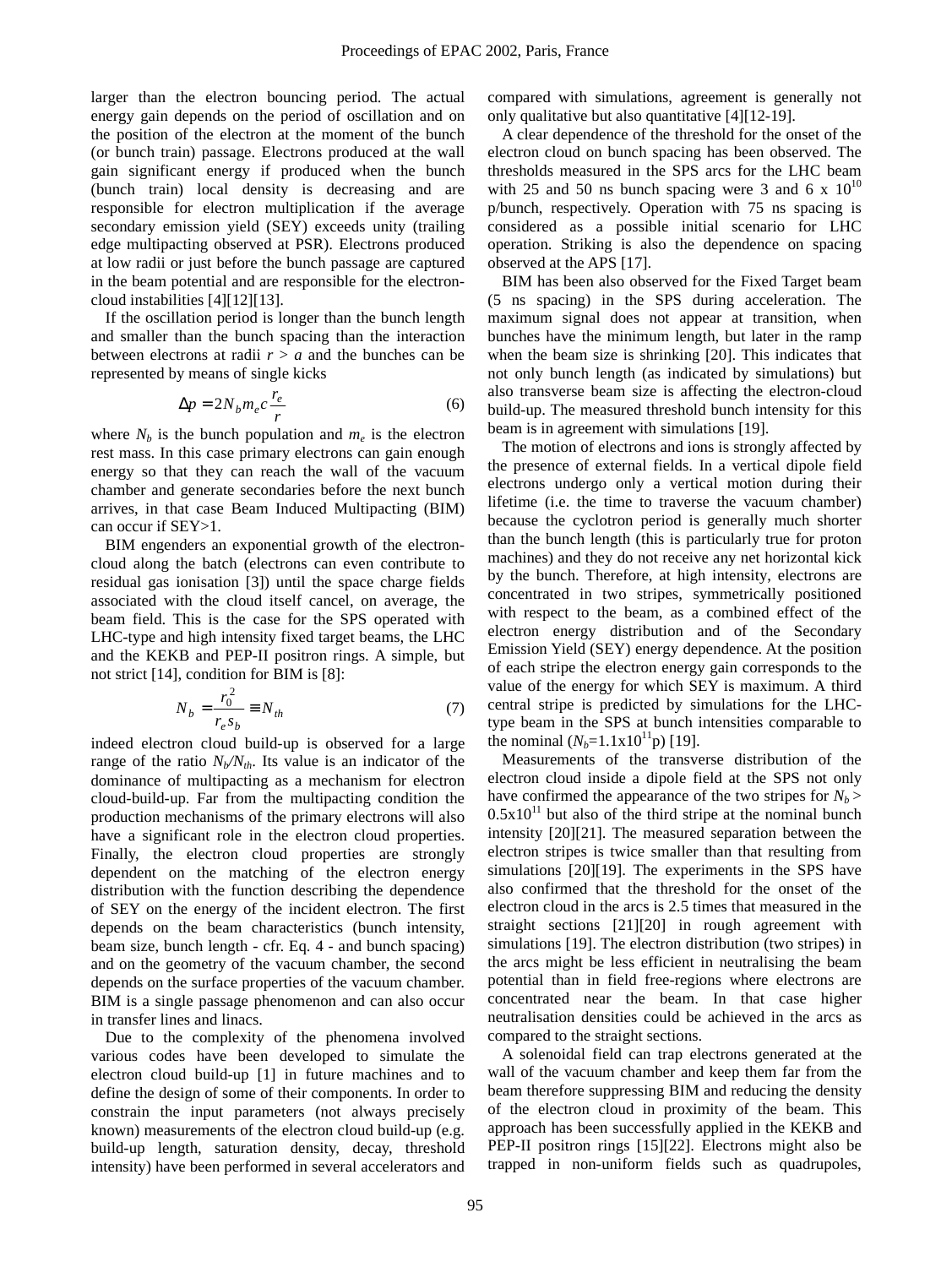sextupoles, insertion devices[23]. Recent simulations performed for the KEKB positron ring have shown that trapping times much longer than the bunch train may occur in quadrupoles and sextupoles [19][24]. This could explain the long decay time of the electron-cloud observed after the batch passage. Most of the experiments seem to indicate that gaps of several hundred ns are necessary to completely reset the electron cloud [15][21].

Reduction of SEY is vital in machines where multipacting is the dominant source of electron production. SEY in large surfaces such as those involved in an accelerator can be reduced by [25]: a) changing the surface composition by glow discharge treatments, b) depositing TiN films (PEP-II, PSR), or Non Evaporable Getters such as TiZrV[26] (baseline solution for the LHC Experimental Areas), c) electron bombardment. The latter process has been thoroughly studied at CERN[27], it has been observed in APS[17][28], PSR[29] and recently SPS. BIM will be the tool to reduce the SEY in the LHC.

Photoemission is the main source of primary electrons in positron or very-high-energy proton machines. In the arcs the dipole field confines most of the photoelectrons at the outer wall, in a ribbon 'illuminated' by the synchrotron radiation, and they do not gain a significant amount of energy. Only reflected photons can originate electrons at the top and bottom of the vacuum chamber and only these electrons can approach the beam along the field lines and trigger multipacting. Reduction of the photoelectron yield and of the photon reflectivity are desirable.  $Y^*$  can be decreased by designing the vacuum chamber with an antechamber slot in the area illuminated by synchrotron radiation (PEP-II). This allows photons escaping the vacuum chamber. Experiments performed at CERN indicate that  $Y^*$  diminishes with the photon dose received by the vacuum chamber[30]. Reduction of the photon reflectivity is also a premium: the LHC beam screen will have a ribbed surface in the illuminated area in order to maximize normal incidence of the photons for which reflectivity is minimum [31].

## *1.2 Negatively charged beams*

For a coasting beam electrons are repelled towards the wall while positive ions are trapped in the beam potential. Also in the case of negatively-charged bunched beams electron-cloud build-up, though with minor intensity, can develop [19] as observed at the APS[17][28]. In the case of a bunched beam (in the approximation  $l_b \ll s_b$ ) ion motion is comparable to that of a charged particle in a periodic lattice consisting of a sequence of thin focussing lenses and drift lengths. The ion motion will be stable only for ions with a mass *A* (in proton mass units) larger than the critical value  $A_{crit}[23][32]$ :

$$
A_{crit} = \frac{N_b s_b r_p}{2n\sigma_x (\sigma_x + \sigma_y)}
$$
(8)

where  $r_p$  is the classical proton radius, *n* is the number of bunches. Ions with smaller mass number are overfocussed and are lost at the wall. Trapped ions of charge *Ze* oscillate at a frequency:

$$
f_{ion\,x,y} = \frac{c}{2\pi} \sqrt{\frac{r_p \lambda_{beam} Z_{beam} Z}{\sigma_{x,y} (\sigma_x + \sigma_y) A}}
$$
(9)

As the trapping proceeds ions accumulate around the beam and partly neutralise the beam potential generating a reduction of *Acrit* so that lighter and lighter ions will be trapped until neutralisation is complete. Gaps in the bunch train (>>1/*fion*) make the ion motion unstable (at least for several bands of ion masses) and prevent ion trapping.

## **2 ELECTRON CLOUD EFFECTS**

Electron cloud effects (ECE) pertain primarily to positively charged beams. Historically ECE have been first observed for high intensity coasting proton beams in the ISR where electrons generated by gas ionisation were bouncing in the beam potential well and could excite beam mode numbers around *fe* [33][34]. As result of that spectral lines at 40-60 MHz (corresponding to the unstable modes) could be seen and large background spikes were observed by the detectors when the electrons, oscillating with increasing amplitude, reached the vacuum chamber and were lost. Protons oscillated at much smaller amplitudes under a focussing force characterized by:

$$
K_{x,y} = \frac{2r_p \lambda_e c^2}{\gamma \sigma_{x,y} (\sigma_x + \sigma_y)}
$$
 (10)

and experienced a small emittance blow-up. Clearing electrodes and more powerful vacuum pumps were installed. This reduced the residual pressure by more than an order of magnitude and the above-mentioned electron effects disappeared.

The most visible ECE is a non-linear pressure increase vs. bunch current as observed at the ISR when operated with bunched beam [35], KEKB LER[36], PEP-II LER [22], SPS when operated with LHC-type beam[21], APS[28]. This effect is the result of molecular desorption induced by electron bombardment.

Any transverse movement of the bunch or of a slice of it affects the electron cloud distribution which, in turn, affects the trailing bunches or trailing slices generating bunch-to-bunch or head-tail coupling. In a field-free region the electron cloud distribution is pinched in both planes at the bunch passage. In a vertical dipole field no pinching occurs in the horizontal plane during the bunch passage and horizontal motion of the electron-cloud can occur only on time scales comparable with the electron traversal time. According to this picture single and coupled bunch instabilities may arise in both planes in field free regions while in the arcs single bunch instabilities should not appear in the horizontal plane. Fast electron cloud instabilities (ECI) are observed in several proton and positron machines (Table 1).

In the first three machines the arcs are covering a significant fraction of their circumference. In the remaining two, straight sections are dominating, in both these storage rings a significant fraction of the straight sections has been equipped with solenoids to limit BIM. In PEP II the arc vacuum chambers have been coated with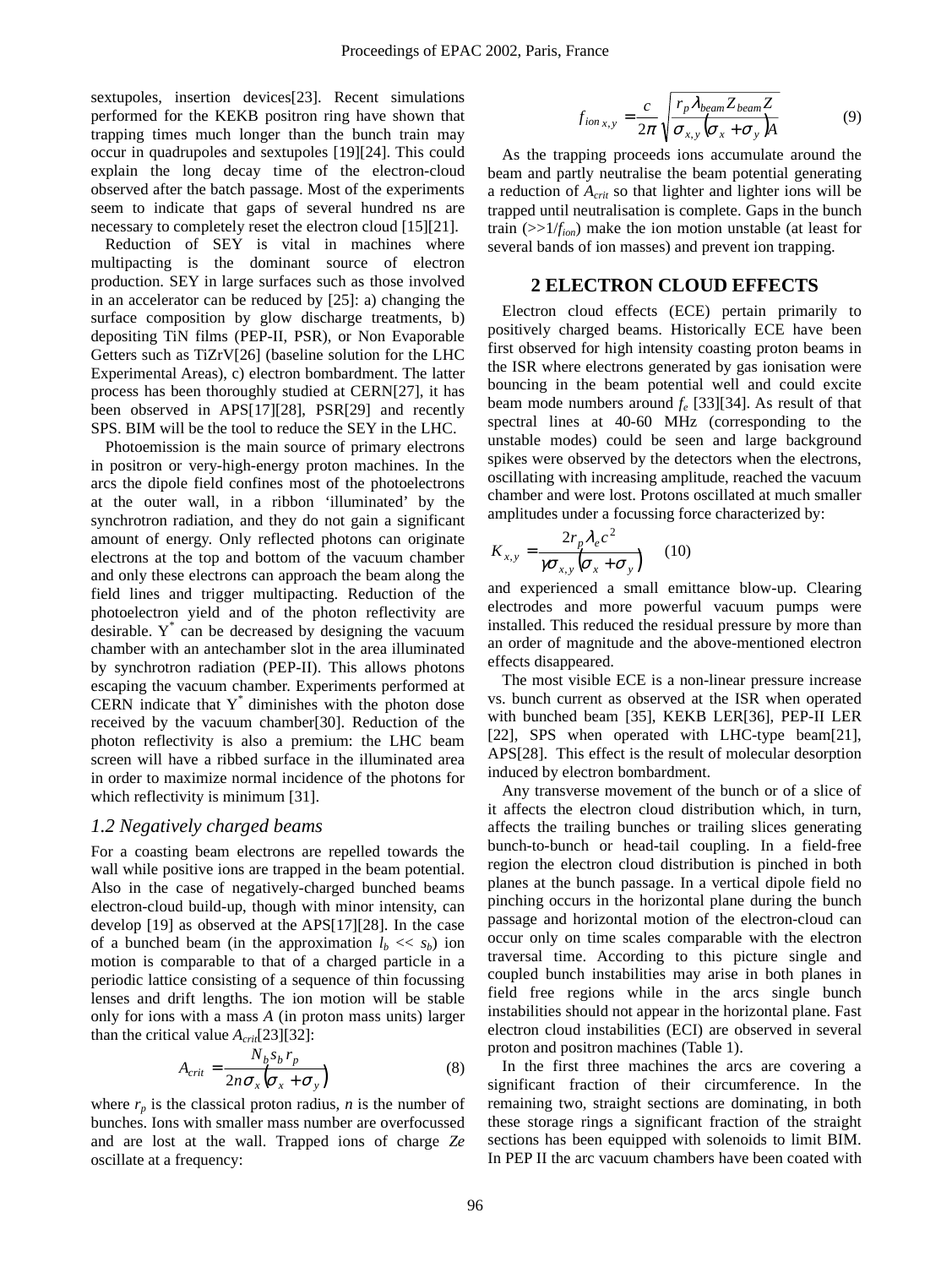TiN. In the positron machines the evidence for single bunch instabilities is indirect and it is inferred from the emittance blow-up observed along the bunch train and on test bunches injected at different distances with respect to the bunch train [15].

Table 1: ECI in different machines. S=single-bunch, C=coupled-bunch.  $\tau$  is the rise-time in number of turns  $\propto$ N<sub>b</sub><sup>-1</sup> indicates that the rise-time is decreasing with N<sub>b</sub><sup>-1</sup>

| <b>Machine</b>    | H-plane             | V-plane                                   |
|-------------------|---------------------|-------------------------------------------|
| <b>PSR [37]</b>   |                     | $S, \tau \sim 100$                        |
| $SPS - 25$ ns[38] | C, $τ ~ 50$         | $S_{\nu} \sim 500 - 100 \times N_h^{-1}$  |
| $PS - 25$ ns [39] | $S, \tau \sim 1000$ |                                           |
| KEKB LER[15]      | C, $\tau$ - 200-50  | $C_{\tau} \sim 300 - 70 \propto N_h^{-1}$ |
|                   | $\propto N_h^{-1}$  | S                                         |
| PEPII LER[22]     |                     |                                           |

While the observations made at PSR, SPS and KEKB fit with the qualitative description above outlined, no simple explanation can be given for the behaviour observed in the PS and at PEPII. Both the single bunch [38][40-44] and coupled bunch [38][45] instabilities induced by the electron cloud have been studied in detail. In particular the single bunch instability (higher order head-tail) can explain the blow-up observed at KEKB and SPS operated with LHC-type beams (25 ns spacing). In the SPS the synergy between electron-cloud, space charge and machine impedance is at the origin of the dipole modes and of the short rise time of the single bunch instabilities. A similar enhancement of the instability can be expected by the combination of electron cloud and beam-beam forces in colliders [46]. Recent studies evidenced that in combined function magnets (e.g. in the CERN PS) the horizontal component of the electroncloud wake might not be suppressed as in the case of a purely dipolar field. This might explain the PS observations of an horizontal single bunch instability though it is not clear why the vertical plane appears unaffected [39][47]. Most of the computational and analytical estimations indicate the role of high positive chromaticity (above transition) as a tool to control singlebunch instabilities as observed in KEKB[15], PEP-II and SPS[48]. Transverse bunch-to-bunch feedbacks used to fight the coupled bunch instabilities could also permit to minimise the value of the chromaticity required to stabilise the beam [44].

The electron cloud will also produce coherent and incoherent tune shifts. As the density of the cloud and therefore the coupling strength are increasing along the bunch train the tune shift increases as well. Its value provides an indirect measure of the longitudinal distribution of the cloud. The decay time of the cloud can also be measured if a witness bunch is injected after the bunch train [15].

The blow-up induced by the electron-cloud reduces the bunch-by-bunch luminosity along the train and it is one of the performance limitations in B-factories. Special bunch patterns with several gaps have been conceived [49] to alleviate the effects of such blow-up. These take into account the measured decay time of the electron cloud between consecutive bunch trains and aim at a more even distribution of the luminosity among bunches.

Electron build-up can be a strong limitation to the performance of beam instrumentation in rings and transfer lines: baseline distortion in the signal provided by highimpedance electrostatic pick-ups, overwhelming noise on secondary emission and ionisation profile monitors are typical manifestations of BIM and have been observed in the PS [39] and SPS [50]. High voltage electrostatic devices might be affected as well.

Another effect is the power deposition on the vacuum chamber walls by the electrons. This additional heat load may overwhelm those due to image currents and synchrotron radiation if no care is taken in minimizing  $SEY$  and  $Y^*$  and it is a major concern for high energy superconducting machines. The position of the electron stripes in the dipoles has significant implications for the design of the pumping slots of the LHC beam-screen (operated at 4-20 K) in order to avoid unacceptable heat load on the cold bore at 1.9 K. The position of the stripes as a function of  $N_b$  has been measured in the SPS [20][21]. The implications for the design of the beam screen are being evaluated [21].

# **3 ION EFFECTS**

Apart from the ion-induced pressure instability, ion effects pertain primarily to negatively charged beams. As for the electron cloud the beam and the ion cloud motions are coupled. For coasting beams or bunched beams with close spacings and  $A > A<sub>crit</sub>$  the interaction among the twostreams is identical to that discussed for the ISR beam (assuming single ionisation). Mode numbers around *fion* are excited and either the beam is blown up or the ions are expelled from the beam potential. The cure to ion trapping and related instabilities (used in most high brilliance electron machines) are gaps in the bunch train. For high brilliance beams the coupling coefficient  $K_{x,y}$  (Eq. 10) is strongly enhanced and an ion instability may develop as a result of the linear ion build-up along the bunch train in a single turn, even in the presence of a clearing gap. Unlike the classical beam-ion instability the 'Fast Beam Ion Instability' (FBII) [51] can occur in linacs and transfer lines and it is similar to multi-bunch beam break-up. In linear approximation the bunch oscillation amplitude (in the vertical plane) is [52]:

$$
y_b(s, z) \propto \exp\left(\sqrt{\frac{s}{c\tau_{FBI}} \frac{z}{l_{train}}}\right)
$$
  

$$
\frac{1}{\tau_{FBI}} \propto \frac{\rho_{gas} \sigma_{ion} \beta_{y} N_b^2 n^2 s_b^{1/2}}{\gamma_{beam} \sigma_y^{3/2} (\sigma_x + \sigma_y)^{3/2} A^{1/2}}
$$
(11)